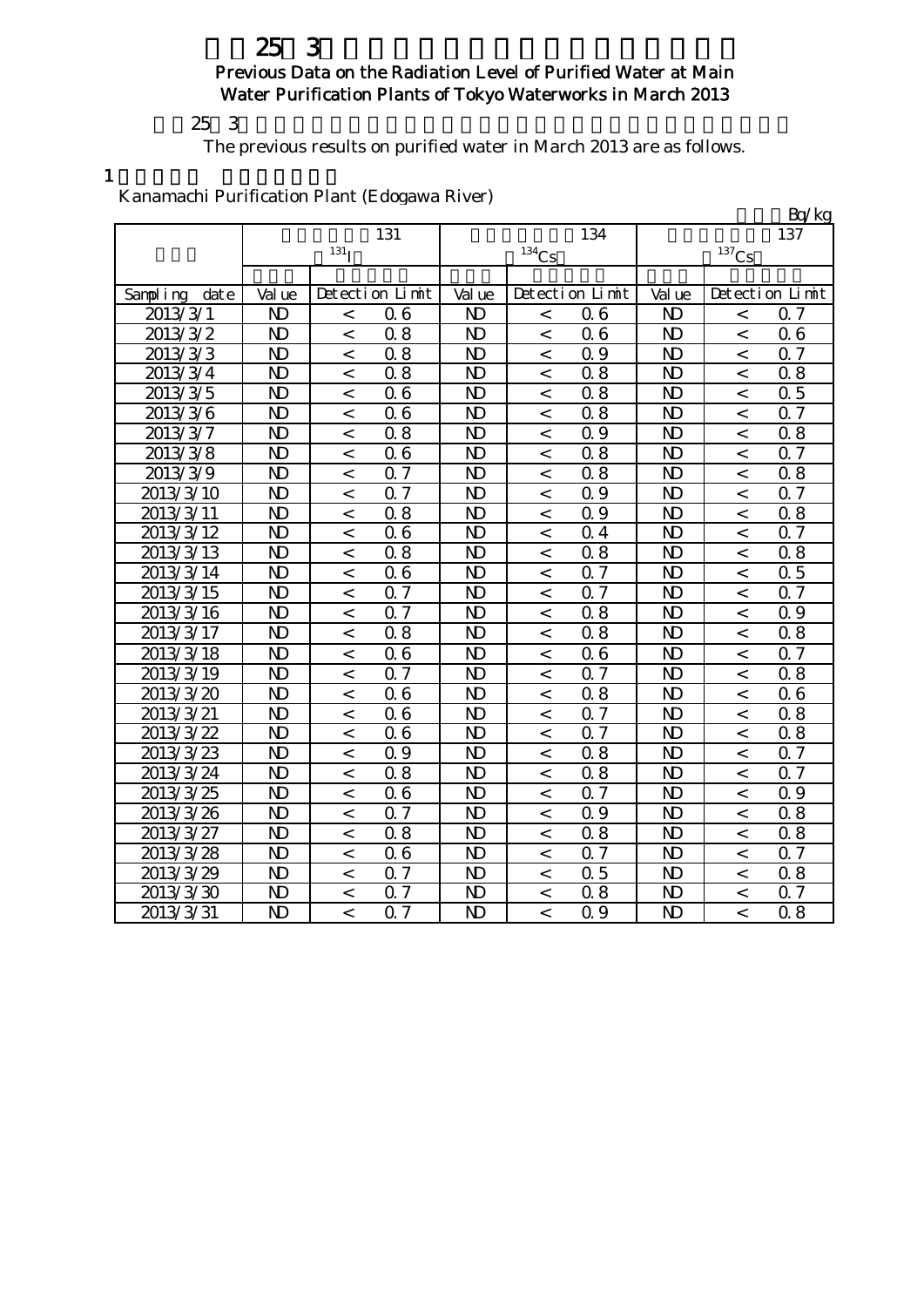| Aasana I urintatibii I iailt (Asana Kiver) |                |                  |                  |                |                          |                 |                     |                          | Bq/kg           |
|--------------------------------------------|----------------|------------------|------------------|----------------|--------------------------|-----------------|---------------------|--------------------------|-----------------|
|                                            |                |                  | 131              |                |                          | 134             | 137                 |                          |                 |
|                                            |                | 131 <sub>I</sub> |                  | $134$ Cs       |                          |                 | $^{137}\mathrm{Cs}$ |                          |                 |
|                                            |                |                  |                  |                |                          |                 |                     |                          |                 |
| Sampling<br>date                           | Val ue         |                  | Detection Limit  | Val ue         |                          | Detection Limit | Val ue              |                          | Detection Limit |
| 2013/3/1                                   | $\mathbf{D}$   | $\,<$            | 0.8              | N <sub>D</sub> | $\,<$                    | 0.8             | $\mathbf{D}$        | $\,<$                    | 0.8             |
| 2013/3/2                                   | $\mathbf{D}$   | $\,<\,$          | 0.8              | N <sub>D</sub> | $\,<\,$                  | 0.8             | $\mathbf{D}$        | $\lt$                    | 0.8             |
| 2013/3/3                                   | N <sub>D</sub> | $\,<\,$          | 0.8              | N <sub>D</sub> | $\,<\,$                  | 0.9             | N <sub>D</sub>      | $\,<\,$                  | 0.8             |
| 2013/3/4                                   | $\mathbf{D}$   | $\,<\,$          | 06               | $\mathbf{D}$   | $\,<$                    | 06              | $\mathbf{D}$        | $\,<$                    | 0.7             |
| 2013/3/5                                   | $\mathbf{D}$   | $\,<$            | 0.7              | N <sub>D</sub> | $\,<$                    | 0.9             | N <sub>D</sub>      | $\,<$                    | Q 7             |
| 2013/3/6                                   | $\mathbf{D}$   | $\,<$            | 06               | $\mathbf{D}$   | $\,<$                    | 06              | $\mathbf{D}$        | $\,<$                    | 0.8             |
| 2013/3/7                                   | $\mathbf{D}$   | $\,<$            | 06               | $\mathbf{D}$   | $\,<$                    | 0.7             | $\mathbf{D}$        | $\,<$                    | 06              |
| 2013/3/8                                   | $\mathbf{D}$   | $\,<\,$          | 0.9              | N <sub>D</sub> | $\,<\,$                  | 0.9             | N <sub>D</sub>      | $\,<\,$                  | 0.9             |
| 2013/3/9                                   | $\mathbf{D}$   | $\,<$            | 06               | $\mathbf{D}$   | $\,<\,$                  | 0.7             | $\mathbf{D}$        | $\,<\,$                  | 0.7             |
| 2013/3/10                                  | $\mathbf{D}$   | $\,<$            | Q 7              | $\mathbf{D}$   | $\,<\,$                  | 0.8             | $\mathbf{D}$        | $\overline{\phantom{0}}$ | 0.7             |
| 2013/3/11                                  | $\mathbf{D}$   | $\,<\,$          | 0.8              | $\mathbf{D}$   | $\,<\,$                  | 0.8             | $\mathbf{D}$        | $\,<\,$                  | 06              |
| 2013/3/12                                  | $\mathbf{D}$   | $\,<$            | 0.8              | $\mathbf{D}$   | $\,<$                    | Q 9             | $\mathbf{D}$        | $\,<$                    | 0.8             |
| 2013/3/13                                  | N <sub>D</sub> | $\lt$            | 0.7              | N <sub>D</sub> | $\lt$                    | 0.8             | N <sub>D</sub>      | $\overline{\phantom{a}}$ | 0.9             |
| 2013/3/14                                  | $\mathbf{D}$   | $\,<$            | 0.7              | $\mathbf{D}$   | $\,<$                    | 0.7             | $\mathbf{D}$        | $\,<$                    | 0.8             |
| 2013/3/15                                  | $\mathbf{D}$   | $\,<$            | $\overline{0.7}$ | $\mathbf{D}$   | $\overline{\phantom{0}}$ | 06              | $\mathbf{D}$        | $\overline{\phantom{a}}$ | 0.7             |
| 2013/3/16                                  | $\mathbf{D}$   | $\,<$            | 0.5              | N <sub>D</sub> | $\overline{\phantom{0}}$ | 0.8             | N <sub>D</sub>      | $\,<$                    | 0.8             |
| 2013/3/17                                  | $\mathbf{D}$   | $\,<$            | 0.7              | $\mathbf{D}$   | $\,<\,$                  | 0.8             | $\mathbf{D}$        | $\,<$                    | 0.7             |
| 2013/3/18                                  | $\mathbf{D}$   | $\,<\,$          | 0.8              | N <sub>D</sub> | $\lt$                    | 1               | $\mathbf{D}$        | $\overline{\phantom{0}}$ | 0.7             |
| 2013/3/19                                  | $\mathbf{D}$   | $\,<$            | 0.7              | N <sub>D</sub> | $\,<$                    | 0.8             | $\mathbf{D}$        | $\overline{\phantom{a}}$ | 0.8             |
| 2013/3/20                                  | $\mathbf{D}$   | $\,<$            | 0.8              | $\mathbf{D}$   | $\lt$                    | 0.7             | $\mathbf{D}$        | $\,<$                    | 0.8             |
| 2013/3/21                                  | $\mathbf{D}$   | $\,<$            | 0.8              | N <sub>D</sub> | $\,<$                    | 0.9             | $\mathbf{D}$        | $\,<\,$                  | 0.7             |
| 2013/3/22                                  | $\mathbf{D}$   | $\,<\,$          | 0.8              | $\mathbf{D}$   | $\,<\,$                  | 0.8             | N <sub>D</sub>      | $\,<$                    | 0.8             |
| 2013/3/23                                  | N              | $\,<\,$          | 06               | N              | $\,<\,$                  | 0.5             | N                   | $\overline{\phantom{a}}$ | 0.7             |
| 2013/3/24                                  | $\mathbf{D}$   | $\,<\,$          | 0.8              | N <sub>D</sub> | $\,<\,$                  | 0.8             | N <sub>D</sub>      | $\,<$                    | 0.8             |
| 2013/3/25                                  | $\mathbf{D}$   | $\,<\,$          | 06               | $\mathbf{D}$   | $\,<$                    | 06              | N <sub>D</sub>      | $\,<\,$                  | 0.7             |
| 2013/3/26                                  | $\mathbf{D}$   | $\,<\,$          | 06               | $\mathbf{D}$   | $\,<\,$                  | 0.8             | $\mathbf{D}$        | $\,<\,$                  | 0.8             |
| 2013/3/27                                  | $\mathbf{D}$   | $\,<\,$          | 0.7              | N <sub>D</sub> | $\,<\,$                  | 06              | $\mathbf{D}$        | $\,<\,$                  | 06              |
| 2013/3/28                                  | $\mathbf{D}$   | $\,<\,$          | 0.7              | $\mathbf{D}$   | $\,<\,$                  | 0.8             | $\mathbf{D}$        | $\,<\,$                  | 0.8             |
| 2013/3/29                                  | $\mathbf{D}$   | $\,<\,$          | 0.5              | $\mathbf{D}$   | $\lt$                    | 0.8             | $\mathbf{D}$        | $\lt$                    | 06              |
| 2013/3/30                                  | $\mathbf{D}$   | $\,<$            | 0.8              | N <sub>D</sub> | $\,<\,$                  | 0.8             | N <sub>D</sub>      | $\,<$                    | 0.8             |
| 2013/3/31                                  | $\mathbf{D}$   | $\,<$            | 0.7              | $\mathbf{D}$   | $\,<$                    | $\mathbf{1}$    | $\mathbf{D}$        | $\,<$                    | 0.8             |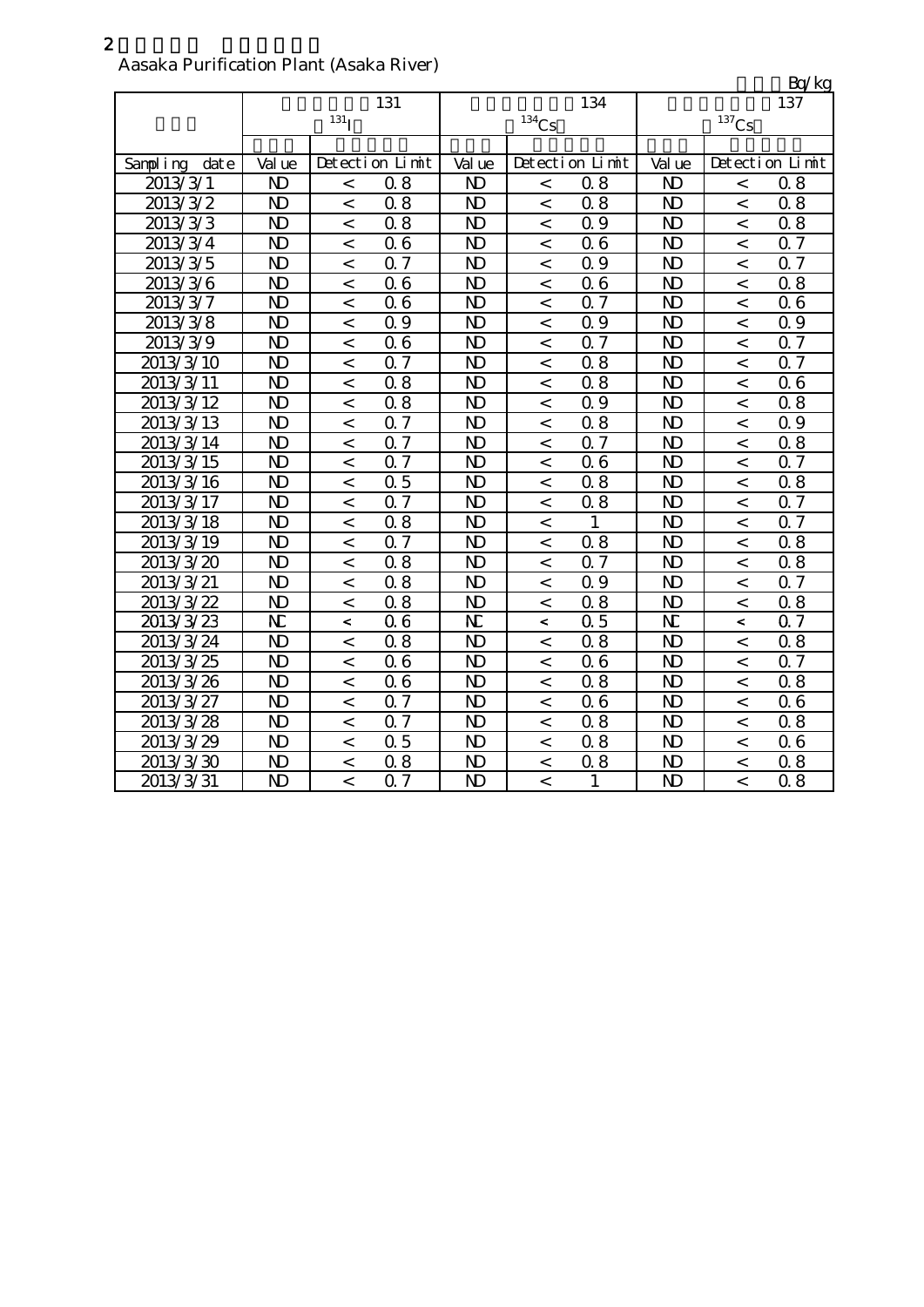|               |                |                  |                 |                       |                     |                  |                |                          | Bq/kg            |
|---------------|----------------|------------------|-----------------|-----------------------|---------------------|------------------|----------------|--------------------------|------------------|
|               |                |                  | 131             |                       |                     | 134              |                |                          | 137              |
|               |                | 131 <sub>I</sub> |                 |                       | $^{134}\mathrm{Cs}$ |                  |                | $137$ Cs                 |                  |
|               |                |                  |                 |                       |                     |                  |                |                          |                  |
| Sampling date | Val ue         |                  | Detection Limit | Val ue                |                     | Detection Limit  | Val ue         |                          | Detection Limit  |
| 2013/3/1      | N <sub>D</sub> | $\,<\,$          | 0.7             | N <sub>D</sub>        | $\,<\,$             | 0.8              | N <sub>D</sub> | $\,<\,$                  | 0.7              |
| 2013/3/2      | N <sub>D</sub> | $\,<\,$          | 0.8             | N <sub>D</sub>        | $\lt$               | Q <sub>7</sub>   | $\mathbf{D}$   | $\,<\,$                  | 0.8              |
| 2013/3/3      | N <sub>D</sub> | $\,<\,$          | 0.8             | $\mathbf{D}$          | $\,<\,$             | 0.9              | $\mathbf{D}$   | $\,<\,$                  | 0.8              |
| 2013/3/4      | $\mathbf{D}$   | $\,<$            | 0.7             | N <sub>D</sub>        | $\,<$               | 0.7              | $\mathbf{D}$   | $\,<\,$                  | 0.7              |
| 2013/3/5      | $\mathbf{D}$   | $\,<\,$          | 0.7             | N <sub>D</sub>        | $\,<$               | 0.7              | $\mathbf{D}$   | $\,<\,$                  | 0.8              |
| 2013/3/6      | N <sub>D</sub> | $\lt$            | 0.7             | N <sub>D</sub>        | $\lt$               | 0.8              | $\mathbf{D}$   | $\overline{a}$           | 0.8              |
| 2013/3/7      | N <sub>D</sub> | $\,<$            | 06              | N <sub>D</sub>        | $\lt$               | 0.8              | N <sub>D</sub> | $\lt$                    | 0.7              |
| 2013/3/8      | N <sub>D</sub> | $\,<\,$          | 0.8             | N <sub>D</sub>        | $\lt$               | 0.8              | $\mathbf{D}$   | $\lt$                    | 0.8              |
| 2013/3/9      | N <sub>D</sub> | $\,<$            | 06              | N <sub>D</sub>        | $\,<$               | $\overline{0.8}$ | $\mathbf{D}$   | $\,<$                    | 0.8              |
| 2013/3/10     | $\mathbf{D}$   | $\,<\,$          | 0.7             | N <sub>D</sub>        | $\,<$               | 0.8              | $\mathbf{D}$   | $\,<\,$                  | 0.7              |
| 2013/3/11     | $\mathbf{D}$   | $\,<$            | 0.7             | N <sub>D</sub>        | $\,<$               | 0.8              | $\mathbf{D}$   | $\,<$                    | 0.7              |
| 2013/3/12     | N <sub>D</sub> | $\,<$            | 06              | $\mathbf{D}$          | $\,<$               | 06               | $\mathbf{D}$   | $\,<$                    | 0.8              |
| 2013/3/13     | N <sub>D</sub> | $\lt$            | 0.7             | N <sub>D</sub>        | $\lt$               | 0.7              | N <sub>D</sub> | $\lt$                    | 0.7              |
| 2013/3/14     | $\mathbf{D}$   | $\,<\,$          | 06              | N <sub>D</sub>        | $\,<\,$             | 06               | $\mathbf{D}$   | $\,<$                    | 0.8              |
| 2013/3/15     | N <sub>D</sub> | $\,<$            | Q 7             | $\mathbf{D}$          | $\,<$               | 0.8              | $\mathbf{D}$   | $\,<$                    | 0.8              |
| 2013/3/16     | N <sub>D</sub> | $\,<\,$          | 0.9             | N <sub>D</sub>        | $\,<$               | Q 9              | $\mathbf{N}$   | $\,<$                    | 0.9              |
| 2013/3/17     | N <sub>D</sub> | $\prec$          | 0.7             | N <sub>D</sub>        | $\,<\,$             | 0.8              | $\mathbf{D}$   | $\overline{a}$           | $\overline{0.7}$ |
| 2013/3/18     | N <sub>D</sub> | $\,<$            | 0.7             | N <sub>D</sub>        | $\,<\,$             | 0.7              | N <sub>D</sub> | $\overline{\phantom{a}}$ | 0.7              |
| 2013/3/19     | N <sub>D</sub> | $\lt$            | Q <sub>7</sub>  | N <sub>D</sub>        | $\lt$               | 06               | $\mathbf{D}$   | $\lt$                    | 0.7              |
| 2013/3/20     | $\mathbf{D}$   | $\,<\,$          | 0.7             | N <sub>D</sub>        | $\,<\,$             | 0.9              | N <sub>D</sub> | $\,<\,$                  | 0.7              |
| 2013/3/21     | N <sub>D</sub> | $\,<\,$          | 06              | N <sub>D</sub>        | $\,<\,$             | Q 7              | $\mathbf{D}$   | $\,<\,$                  | 0.8              |
| 2013/3/22     | N <sub>D</sub> | $\,<$            | 0.5             | $\mathbf{D}$          | $\,<$               | 06               | $\mathbf{D}$   | $\,<\,$                  | 06               |
| 2013/3/23     | N              | $\,<$            | $Q_{0}$         | $\overline{\text{N}}$ | $\,<$               | 0.8              | N              | $\,<\,$                  | 0.8              |
| 2013/3/24     | N <sub>D</sub> | $\,<\,$          | 0.8             | $\mathbf{D}$          | $\,<\,$             | 0.8              | $\mathbf{D}$   | $\,<\,$                  | 0.7              |
| 2013/3/25     | $\mathbf{D}$   | $\,<\,$          | Q <sub>7</sub>  | $\mathbf{D}$          | $\lt$               | Q 9              | $\mathbf{D}$   | $\,<\,$                  | 0.7              |
| 2013/3/26     | N <sub>D</sub> | $\,<$            | 06              | $\mathbf{D}$          | $\,<\,$             | 0.5              | $\mathbf{D}$   | $\lt$                    | 0.8              |
| 2013/3/27     | $\mathbf{D}$   | $\,<$            | 0.7             | N <sub>D</sub>        | $\,<\,$             | 0.8              | N <sub>D</sub> | $\,<\,$                  | 0.8              |
| 2013/3/28     | N <sub>D</sub> | $\,<\,$          | 0.7             | $\mathbf{D}$          | $\,<$               | $\mathbf{1}$     | $\mathbf{D}$   | $\,<\,$                  | 0.7              |
| 2013/3/29     | N <sub>D</sub> | $\,<$            | 06              | $\mathbf{D}$          | $\,<\,$             | 06               | $\mathbf{D}$   | $\,<$                    | 0.8              |
| 2013/3/30     | $\mathbf{D}$   | $\,<\,$          | 0.7             | $\mathbf{D}$          | $\,<\,$             | 0.9              | N <sub>D</sub> | $\,<\,$                  | 0.8              |
| 2013/3/31     | N <sub>D</sub> | $\overline{a}$   | 0.8             | $\mathbf{D}$          | $\overline{a}$      | $\overline{0.8}$ | $\mathbf{D}$   | $\overline{a}$           | 0.8              |

Ozaku Purification Plant (Tamagawa River)

3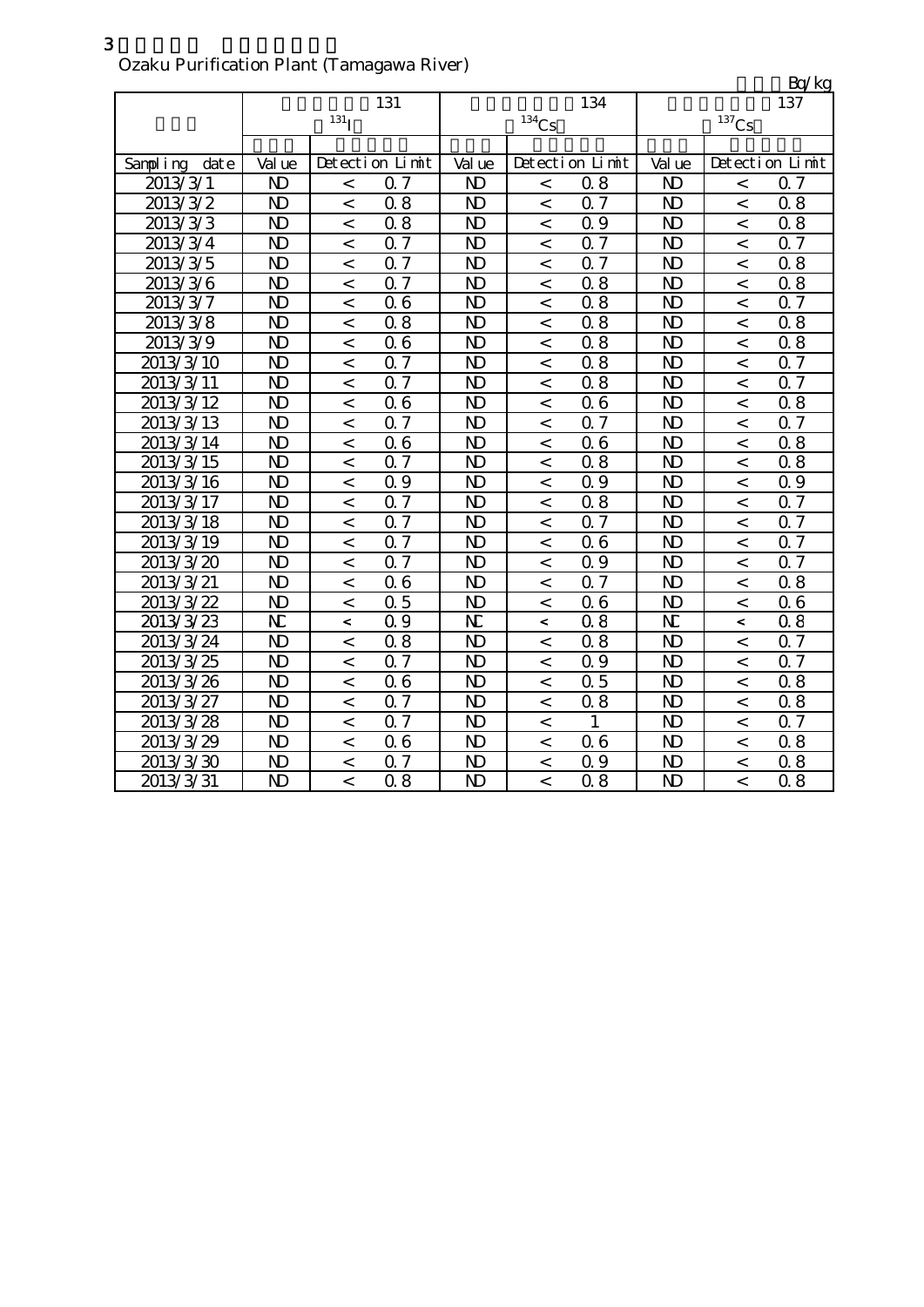### Higashi-murayama Purification Plant (Tamagawa Arakawa River)

|                  |                |                    |                  |                       |                          |                 |                |                          | Bq/kg           |
|------------------|----------------|--------------------|------------------|-----------------------|--------------------------|-----------------|----------------|--------------------------|-----------------|
|                  |                |                    | 131              |                       |                          | 134             |                |                          | 137             |
|                  |                | $131$ <sup>I</sup> |                  |                       | $134$ Cs                 |                 |                | $^{137}\mathrm{Cs}$      |                 |
|                  |                |                    |                  |                       |                          |                 |                |                          |                 |
| Sampling<br>date | Val ue         |                    | Detection Limit  | Val ue                |                          | Detection Limit | Val ue         |                          | Detection Limit |
| 2013/3/1         | N <sub>D</sub> | $\,<$              | 0.8              | $\mathbf{D}$          | $\,<$                    | 0.8             | $\mathbf{N}$   | $\overline{\phantom{a}}$ | 0.8             |
| 2013/3/2         | $\mathbf{D}$   | $\,<\,$            | 0.7              | N <sub>D</sub>        | $\,<$                    | 0.9             | N <sub>D</sub> | $\,<$                    | 0.7             |
| 2013/3/3         | N <sub>D</sub> | $\,<\,$            | 0.8              | N <sub>D</sub>        | $\,<\,$                  | 0.9             | N <sub>D</sub> | $\,<\,$                  | 06              |
| 2013/3/4         | N <sub>D</sub> | $\,<\,$            | 06               | $\mathbf{D}$          | $\,<\,$                  | 0.7             | N <sub>D</sub> | $\lt$                    | 0.7             |
| 2013/3/5         | N <sub>D</sub> | $\,<$              | 06               | N <sub>D</sub>        | $\lt$                    | 0.7             | N <sub>D</sub> | $\lt$                    | 0.7             |
| 2013/3/6         | N <sub>D</sub> | $\,<\,$            | 06               | $\mathbf{D}$          | $\,<$                    | 0.7             | N <sub>D</sub> | $\,<\,$                  | 0.7             |
| 2013/3/7         | N <sub>D</sub> | $\,<$              | 06               | $\mathbf{D}$          | $\,<\,$                  | 0.7             | N <sub>D</sub> | $\,<\,$                  | 0.8             |
| 2013/3/8         | N <sub>D</sub> | $\,<\,$            | 06               | N <sub>D</sub>        | $\,<\,$                  | 0.7             | N <sub>D</sub> | $\,<\,$                  | 0.7             |
| 2013/3/9         | $\mathbf{D}$   | $\,<$              | $\overline{0.7}$ | N <sub>D</sub>        | $\,<$                    | 0.8             | N <sub>D</sub> | $\overline{\phantom{a}}$ | 0.7             |
| 2013/3/10        | $\overline{D}$ | $\lt$              | $\overline{0.7}$ | N <sub>D</sub>        | $\,<$                    | Q 9             | N <sub>D</sub> | $\overline{\phantom{a}}$ | 0.7             |
| 2013/3/11        | $\overline{D}$ | $\lt$              | 0.8              | N <sub>D</sub>        | $\lt$                    | 0.8             | N <sub>D</sub> | $\prec$                  | 0.7             |
| 2013/3/12        | $\overline{D}$ | $\,<\,$            | 06               | N <sub>D</sub>        | $\,<\,$                  | Q 7             | N <sub>D</sub> | $\lt$                    | 06              |
| 2013/3/13        | N <sub>D</sub> | $\,<\,$            | 06               | N <sub>D</sub>        | $\,<$                    | 0.7             | N <sub>D</sub> | $\,<\,$                  | 0.8             |
| 2013/3/14        | $\mathbf{D}$   | $\,<$              | 0.7              | N <sub>D</sub>        | $\,<$                    | 0.8             | N <sub>D</sub> | $\,<$                    | 0.8             |
| 2013/3/15        | N <sub>D</sub> | $\,<$              | 0.7              | N <sub>D</sub>        | $\,<$                    | 0.9             | N <sub>D</sub> | $\,<$                    | 0.7             |
| 2013/3/16        | N <sub>D</sub> | $\,<$              | 0.7              | N <sub>D</sub>        | $\,<$                    | 0.5             | $\mathbf{N}$   | $\,<$                    | 0.7             |
| 2013/3/17        | N <sub>D</sub> | $\,<$              | 0.8              | N <sub>D</sub>        | $\,<$                    | 0.9             | N <sub>D</sub> | $\,<\,$                  | 0.9             |
| 2013/3/18        | $\overline{D}$ | $\,<\,$            | 0.7              | $\mathbf{D}$          | $\lt$                    | 0.8             | N <sub>D</sub> | $\overline{\phantom{0}}$ | 0.7             |
| 2013/3/19        | N <sub>D</sub> | $\lt$              | 0.7              | N <sub>D</sub>        | $\lt$                    | Q <sub>7</sub>  | N <sub>D</sub> | $\lt$                    | 0.7             |
| 2013/3/20        | N <sub>D</sub> | $\,<$              | 06               | $\mathbf{D}$          | $\,<$                    | 0.5             | $\mathbf{D}$   | $\,<$                    | 0.7             |
| 2013/3/21        | N <sub>D</sub> | $\,<$              | 0.8              | $\mathbf{D}$          | $\,<$                    | 0.8             | N <sub>D</sub> | $\,<\,$                  | Q 7             |
| 2013/3/22        | N <sub>D</sub> | $\,<\,$            | 0.7              | N <sub>D</sub>        | $\,<$                    | 0.7             | N <sub>D</sub> | $\,<\,$                  | Q 7             |
| 2013/3/23        | N              | $\,<$              | Q <sub>6</sub>   | $\overline{\text{N}}$ | $\overline{\phantom{a}}$ | Q 7             | N              | $\overline{\phantom{a}}$ | 06              |
| 2013/3/24        | $\mathbf{D}$   | $\,<\,$            | 06               | N <sub>D</sub>        | $\,<\,$                  | 0.7             | $\mathbf{D}$   | $\overline{\phantom{a}}$ | 0.7             |
| 2013/3/25        | N <sub>D</sub> | $\lt$              | 06               | N <sub>D</sub>        | $\lt$                    | 06              | N <sub>D</sub> | $\lt$                    | 06              |
| 2013/3/26        | N <sub>D</sub> | $\lt$              | 0.8              | N <sub>D</sub>        | $\,<\,$                  | 0.8             | $\mathbf{D}$   | $\overline{\phantom{a}}$ | 0.7             |
| 2013/3/27        | N <sub>D</sub> | $\lt$              | 06               | N <sub>D</sub>        | $\overline{a}$           | Q 7             | $\mathbf{D}$   | $\overline{a}$           | 06              |
| 2013/3/28        | N <sub>D</sub> | $\,<$              | 06               | N <sub>D</sub>        | $\,<$                    | 0.8             | $\mathbf{D}$   | $\,<\,$                  | 0.7             |
| 2013/3/29        | $\mathbf{D}$   | $\,<\,$            | 0.5              | $\mathbf{D}$          | $\,<\,$                  | 06              | $\mathbf{D}$   | $\,<$                    | 0.7             |
| 2013/3/30        | $\mathbf{D}$   | $\,<$              | 0.8              | $\mathbf{D}$          | $\,<\,$                  | 0.8             | $\mathbf{D}$   | $\,<\,$                  | 0.8             |
| 2013/3/31        | $\mathbf{D}$   | $\,<$              | 0.7              | N <sub>D</sub>        | $\,<$                    | Q 9             | N <sub>D</sub> | $\lt$                    | Q 7             |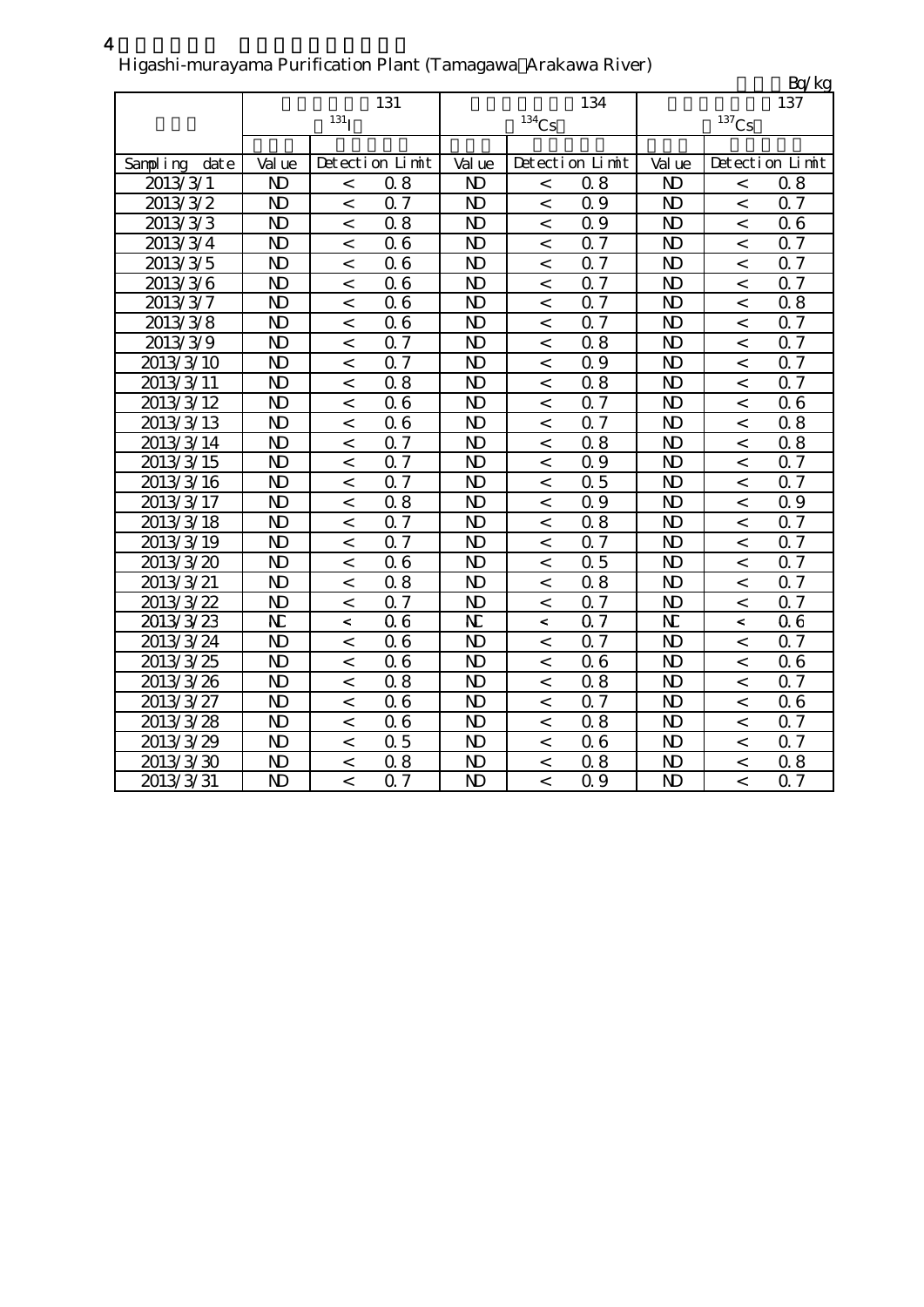|               |                |                  |                  |                |                     |                 |                |                | Bq/kg           |
|---------------|----------------|------------------|------------------|----------------|---------------------|-----------------|----------------|----------------|-----------------|
|               |                |                  | 131              |                |                     | 134             |                |                | 137             |
|               |                | 131 <sub>l</sub> |                  |                | $^{134}\mathrm{Cs}$ |                 |                | $137$ Cs       |                 |
|               |                |                  |                  |                |                     |                 |                |                |                 |
| Sampling date | Val ue         |                  | Detection Limit  | Val ue         |                     | Detection Limit | Val ue         |                | Detection Limit |
| 2013/3/1      | N <sub>D</sub> | $\,<\,$          | 0.7              | $\mathbf{D}$   | $\,<$               | 0.8             | $\mathbf{D}$   | $\,<\,$        | 06              |
| 2013/3/2      | N <sub>D</sub> | $\,<\,$          | 0.7              | $\mathbf{D}$   | $\lt$               | 0.9             | $\mathbf{D}$   | $\,<\,$        | 0.9             |
| 2013/3/3      | $\mathbf{D}$   | $\,<$            | 0.7              | $\mathbf{D}$   | $\,<\,$             | 0.9             | $\mathbf{D}$   | $\,<\,$        | 0.8             |
| 2013/3/4      | N <sub>D</sub> | $\,<$            | 0.8              | $\mathbf{D}$   | $\,<$               | 0.8             | $\mathbf{D}$   | $\,<$          | 0.7             |
| 2013/3/5      | N <sub>D</sub> | $\,<\,$          | 0.7              | $\mathbf{D}$   | $\,<\,$             | 0.8             | $\mathbf{D}$   | $\,<\,$        | 0.8             |
| 2013/3/6      | N <sub>D</sub> | $\,<\,$          | 0.7              | N <sub>D</sub> | $\,<\,$             | 0.8             | $\mathbf{D}$   | $\,<\,$        | 1               |
| 2013/3/7      | $\mathbf{D}$   | $\,<\,$          | 0.7              | $\mathbf{D}$   | $\,<\,$             | 0.9             | $\mathbf{D}$   | $\lt$          | 0.7             |
| 2013/3/8      | N <sub>D</sub> | $\lt$            | 0.9              | $\mathbf{D}$   | $\lt$               | 0.8             | N <sub>D</sub> | $\lt$          | Q <sub>7</sub>  |
| 2013/3/9      | N <sub>D</sub> | $\,<$            | 0.7              | $\mathbf{D}$   | $\,<\,$             | 0.8             | N <sub>D</sub> | $\,<\,$        | 0.7             |
| 2013/3/10     | N <sub>D</sub> | $\,<\,$          | 06               | N <sub>D</sub> | $\,<$               | 0.8             | $\mathbf{D}$   | $\,<\,$        | 06              |
| 2013/3/11     | N <sub>D</sub> | $\,<$            | 0.7              | $\mathbf{D}$   | $\,<\,$             | 06              | $\mathbf{D}$   | $\overline{a}$ | 0.7             |
| 2013/3/12     | $\mathbf{D}$   | $\,<\,$          | 0.8              | N <sub>D</sub> | $\lt$               | 0.8             | $\mathbf{D}$   | $\overline{a}$ | 0.8             |
| 2013/3/13     | $\mathbf{D}$   | $\,<\,$          | 0.8              | N <sub>D</sub> | $\,<\,$             | 0.8             | N <sub>D</sub> | $\overline{a}$ | 0.7             |
| 2013/3/14     | $\overline{D}$ | $\,<\,$          | 06               | N <sub>D</sub> | $\lt$               | 0.7             | $\mathbf{D}$   | $\,<\,$        | $0\bar{7}$      |
| 2013/3/15     | N <sub>D</sub> | $\,<\,$          | 0.8              | $\mathbf{D}$   | $\,<$               | $Q\bar{z}$      | $\mathbf{D}$   | $\lt$          | 06              |
| 2013/3/16     | $\mathbf{D}$   | $\,<\,$          | Q 7              | $\mathbf{D}$   | $\,<\,$             | 0.8             | $\mathbf{D}$   | $\,<$          | 0.9             |
| 2013/3/17     | $\mathbf{D}$   | $\,<\,$          | 0.7              | $\mathbf{D}$   | $\,<\,$             | 0.8             | $\mathbf{D}$   | $\lt$          | 0.8             |
| 2013/3/18     | N <sub>D</sub> | $\,<\,$          | 0.7              | N <sub>D</sub> | $\,<\,$             | 0.8             | N <sub>D</sub> | $\,<\,$        | 0.7             |
| 2013/3/19     | $\mathbf{D}$   | $\,<\,$          | 0.7              | $\mathbf{D}$   | $\,<$               | 0.4             | $\mathbf{D}$   | $\,<$          | 06              |
| 2013/3/20     | $\mathbf{D}$   | $\,<\,$          | 0.7              | $\mathbf{D}$   | $\,<\,$             | 0.9             | $\mathbf{D}$   | $\,<\,$        | 1               |
| 2013/3/21     | N <sub>D</sub> | $\,<\,$          | 0.7              | $\mathbf{D}$   | $\lt$               | 0.8             | $\mathbf{D}$   | $\,<\,$        | Q 6             |
| 2013/3/22     | $\mathbf{D}$   | $\,<\,$          | 06               | N <sub>D</sub> | $\lt$               | 0.7             | N <sub>D</sub> | $\,<\,$        | 0.7             |
| 2013/3/23     | N              | $\,<\,$          | Q <sub>7</sub>   | N              | $\,<\,$             | Q 7             | N              | $\,<\,$        | 0.7             |
| 2013/3/24     | N <sub>D</sub> | $\,<\,$          | 06               | $\mathbf{D}$   | $\,<$               | 06              | $\mathbf{D}$   | $\lt$          | 0.7             |
| 2013/3/25     | N <sub>D</sub> | $\,<\,$          | 0.8              | $\mathbf{D}$   | $\,<\,$             | 0.7             | $\mathbf{D}$   | $\lt$          | 0.7             |
| 2013/3/26     | $\mathbf{D}$   | $\,<\,$          | 0.8              | $\mathbf{D}$   | $\,<\,$             | 0.9             | N <sub>D</sub> | $\lt$          | 0.8             |
| 2013/3/27     | N <sub>D</sub> | $\,<$            | 0.7              | N <sub>D</sub> | $\,<\,$             | 0.9             | $\mathbf{D}$   | $\,<$          | 0.9             |
| 2013/3/28     | N <sub>D</sub> | $\,<$            | 0.7              | N <sub>D</sub> | $\,<\,$             | 0.8             | N <sub>D</sub> | $\overline{a}$ | 0.7             |
| 2013/3/29     | N <sub>D</sub> | $\,<\,$          | 0.8              | $\mathbf{D}$   | $\lt$               | 0.8             | $\mathbf{D}$   | $\lt$          | 0.8             |
| 2013/3/30     | $\mathbf{D}$   | $\,<$            | 0.7              | $\mathbf{D}$   | $\,<\,$             | 0.8             | N <sub>D</sub> | $\,<\,$        | 0.7             |
| 2013/3/31     | N <sub>D</sub> | $\overline{a}$   | $\overline{0.8}$ | N <sub>D</sub> | $\lt$               | 0.9             | $\mathbf{D}$   | $\overline{a}$ | 0.8             |

## Nagasawa Purification Plant (Sagamigawa River)

### 6

# Misato Purification Plant (Edogawa River)

|                  |        |                 |        |     |                 |        |     | Bq/kg           |  |
|------------------|--------|-----------------|--------|-----|-----------------|--------|-----|-----------------|--|
|                  |        | 131             |        | 134 |                 |        | 137 |                 |  |
|                  |        |                 |        |     |                 |        |     |                 |  |
| Sampling<br>date | Val ue | Detection Limit | Val ue |     | Detection Limit | Val ue |     | Detection Limit |  |
| 2013/3/4         | N)     | Q 9             | ND     |     | Q 9             | ND     |     | Q 8             |  |
| 2013/3/11        | ND     | Q 5             | ND     |     | ი 7             | ND     |     | Q 7             |  |
| 2013/3/18        | ND     | Q 7             | ND     |     | Q 9             | ND     |     | 0.8             |  |
| 2013/3/25        | ND     | 0.7             | ND     |     | ∩ 7             | ND     |     | Q 6             |  |

### 7

## Misono Purification Plant (Arakawa River)

| $\mu$ . The state of the state $\mu$ is the state $\mu$ |      |        |                 |        |  |                 |        |  | Bq/kg           |
|---------------------------------------------------------|------|--------|-----------------|--------|--|-----------------|--------|--|-----------------|
|                                                         |      |        | 131             | 134    |  |                 | 137    |  |                 |
|                                                         |      |        |                 |        |  |                 |        |  |                 |
| Sampling                                                | date | Val ue | Detection Limit | Val ue |  | Detection Limit | Val ue |  | Detection Limit |
| 2013/3/5                                                |      | ND.    | Q 6             | ND     |  | Q 7             | ND     |  | Q 7             |
| 2013/3/12                                               |      | ND     | 0.6             | ND     |  | O 7             | ND     |  | Q 7             |
| 2013/3/19                                               |      | ND     | Q 7             | ND     |  | ი 7             | ND     |  | Q 7             |
| 2013/3/26                                               |      | ND     | ∩ 7             | ND     |  | O 9             | ND     |  | 0.7             |

5